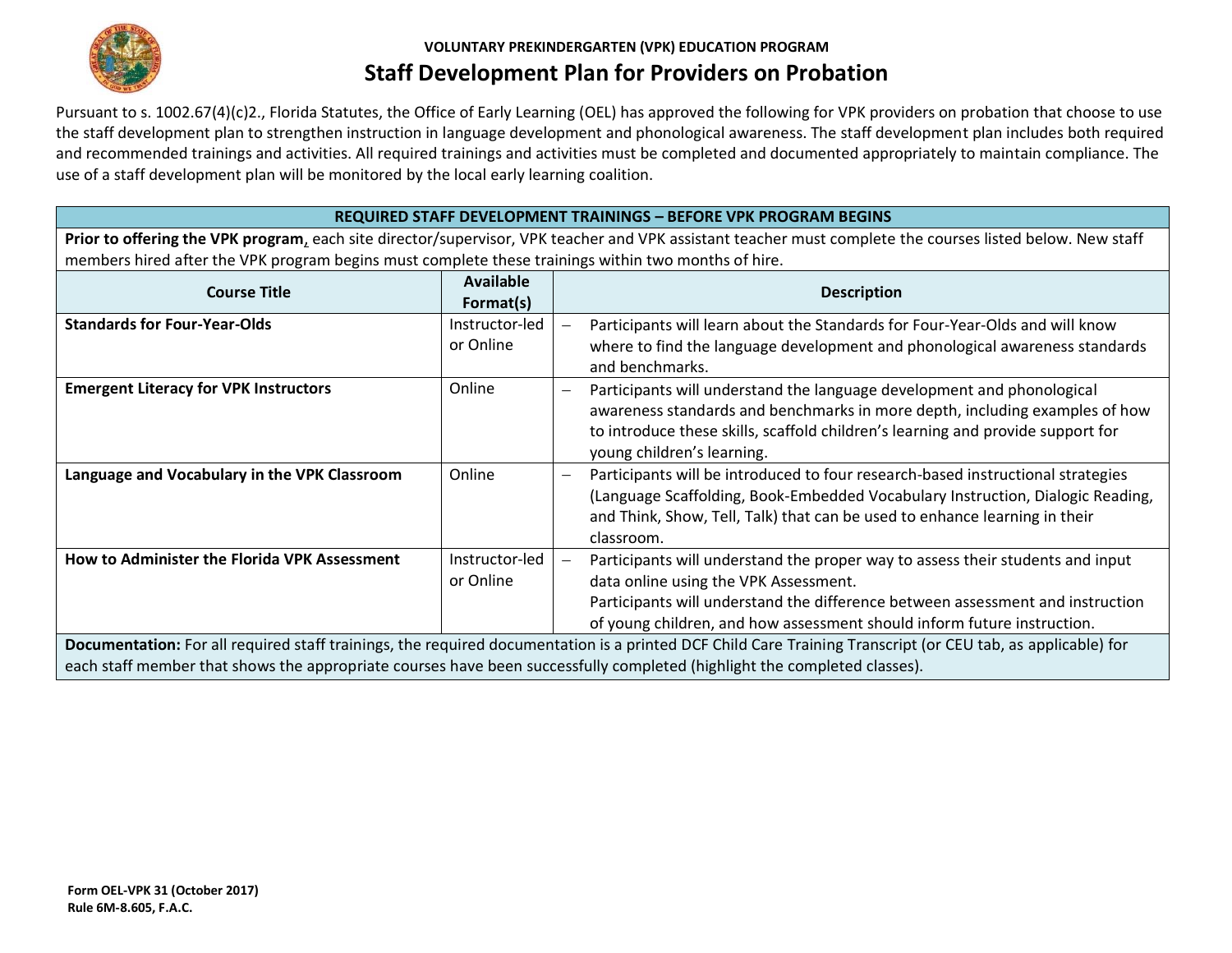

#### **REQUIRED STAFF DEVELOPMENT TRAININGS – BEFORE FIFTY PERCENT OF VPK INSTRUCTIONAL HOURS**

**Prior to one of a program's classes completing fifty percent of its instructional hours**, each site director/supervisor, VPK teacher and VPK assistant teacher must complete the courses listed below. New staff members hired after the VPK program begins must complete these trainings within two months of hire or prior to the completion of fifty percent of the instructional hours, whichever is later.

| <b>Required Course</b>                                   | <b>Format</b>               | <b>Description</b>                                                                                                                                                                                               |
|----------------------------------------------------------|-----------------------------|------------------------------------------------------------------------------------------------------------------------------------------------------------------------------------------------------------------|
| <b>Integrating the Standards: Phonological Awareness</b> | Instructor-led<br>or Online | Participants will learn about children's development of phonological awareness<br>skills along a continuum and identify activities and teaching strategies that can<br>enhance children's learning in this area. |
| <b>VPK Assessment Instructional Implications</b>         | Instructor-led<br>or Online | Using their own data from VPK Assessment, providers will begin to link<br>assessment results to planning instruction for their class, as well as individual<br>children within the class.                        |

|    | <b>REQUIRED STAFF DEVELOPMENT ACTIVITIES</b>                                                                                                                               |                                  |                                         |                                                                                                                                                                                           |  |
|----|----------------------------------------------------------------------------------------------------------------------------------------------------------------------------|----------------------------------|-----------------------------------------|-------------------------------------------------------------------------------------------------------------------------------------------------------------------------------------------|--|
|    | The activities listed below must be completed and documented by the provider within the timeline described.                                                                |                                  |                                         |                                                                                                                                                                                           |  |
|    | <b>Activity</b>                                                                                                                                                            | Who                              | <b>Timeline</b>                         | <b>Documentation</b>                                                                                                                                                                      |  |
| 1) | For each VPK instructor, the provider must<br>obtain a copy and/or print the Standards for<br>Four-Year-Olds.                                                              | <b>Director</b>                  | Prior to<br>offering the<br>VPK program | Standards for Four-Year-Olds manual available for each VPK<br>instructor.                                                                                                                 |  |
| 2) | Use the Standards for Four-Year-Olds in lesson<br>planning and to guide instruction, paying<br>particular attention to language development<br>and phonological awareness. | Instructor or<br><b>Director</b> | <b>Weekly</b>                           | Documentation of language development and phonological<br>awareness standards on a written/typed classroom lesson plan.                                                                   |  |
| 3) | Use and print out applicable OEL sample lesson<br>plans and/or FCRR VPK learning center activities<br>related to language development and<br>phonological awareness.       | Instructor or<br>Director        | Weekly                                  | Printed sample lesson plans and/or learning center activities<br>Typed/written weekly lesson plans that include sample lesson<br>plans and/or learning center activities, as appropriate. |  |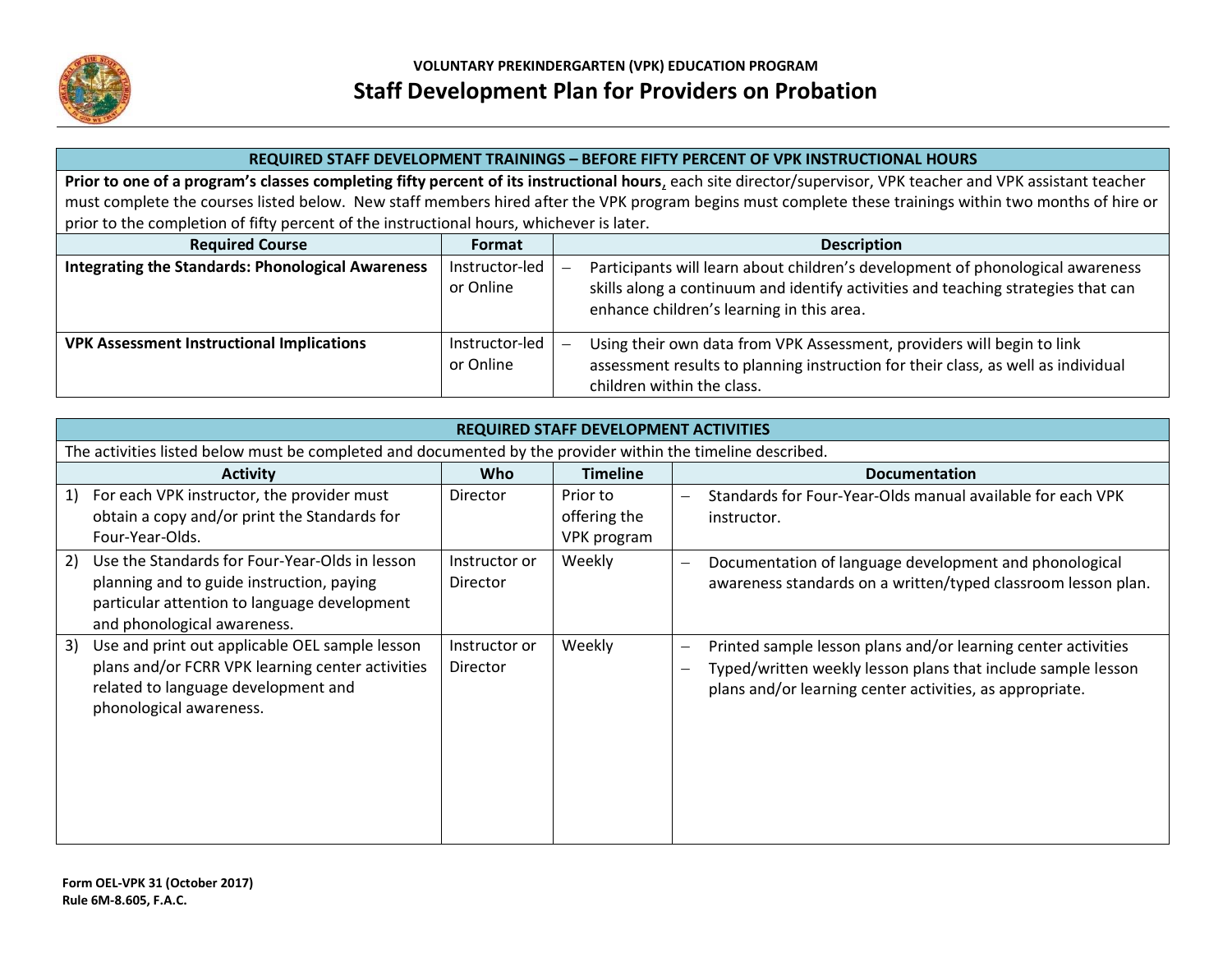

|    | <b>OEL Sample Lesson Plans:</b>                                                                                                                                                                                                                                                                                                                                                                                                                   |                            |                                         |                                                      |                                                                                                                                                                                                                                                                         |
|----|---------------------------------------------------------------------------------------------------------------------------------------------------------------------------------------------------------------------------------------------------------------------------------------------------------------------------------------------------------------------------------------------------------------------------------------------------|----------------------------|-----------------------------------------|------------------------------------------------------|-------------------------------------------------------------------------------------------------------------------------------------------------------------------------------------------------------------------------------------------------------------------------|
|    | http://www.floridaearlylearning.com/providers/                                                                                                                                                                                                                                                                                                                                                                                                    |                            |                                         |                                                      |                                                                                                                                                                                                                                                                         |
|    | provider menu/professional development and                                                                                                                                                                                                                                                                                                                                                                                                        |                            |                                         |                                                      |                                                                                                                                                                                                                                                                         |
|    | training resources/vpk professional develop                                                                                                                                                                                                                                                                                                                                                                                                       |                            |                                         |                                                      |                                                                                                                                                                                                                                                                         |
|    | ment and teacher resources/sample lesson p                                                                                                                                                                                                                                                                                                                                                                                                        |                            |                                         |                                                      |                                                                                                                                                                                                                                                                         |
|    | lans.aspx                                                                                                                                                                                                                                                                                                                                                                                                                                         |                            |                                         |                                                      |                                                                                                                                                                                                                                                                         |
|    | <b>FCRR VPK Learning Center Activities:</b>                                                                                                                                                                                                                                                                                                                                                                                                       |                            |                                         |                                                      |                                                                                                                                                                                                                                                                         |
|    | http://www.fcrr.org/resources/resources_vpk.h                                                                                                                                                                                                                                                                                                                                                                                                     |                            |                                         |                                                      |                                                                                                                                                                                                                                                                         |
|    | tml                                                                                                                                                                                                                                                                                                                                                                                                                                               |                            |                                         |                                                      |                                                                                                                                                                                                                                                                         |
| 4) | Determine the appropriate schedule for<br>administering the VPK Assessment. For school<br>year programs scheduled for more than four<br>months, the provider must administer during<br>Assessment Periods 1, 2 and 3 (AP1, AP2 and<br>AP3) and submit the results.                                                                                                                                                                                | Director                   | Prior to<br>offering the<br>VPK program | $\overline{\phantom{0}}$                             | Written/typed plan for administering the assessment during the<br>required timeframes. (For example, staffing schedule during<br>assessment administration, written schedule in the lesson plan,<br>assessment administration and submission scheduled on<br>calendar.) |
|    | Site director/supervisor observes VPK class staff<br>bi-weekly to see if they are incorporating<br>information gained through staff development,<br>taking written notes.<br>See exhibit A, Staff Observation Template.<br>Providers are required to observe the elements<br>on the exhibit A, at minimum. Providers may use<br>their own format, as long as these elements are<br>observed.                                                      | Director and<br>Instructor | Bi-weekly                               |                                                      | Dated, written/typed notes documenting each observation.                                                                                                                                                                                                                |
| 6) | Site director/supervisor meets monthly with<br>teaching staff to provide individualized<br>feedback, reflect, discuss next steps and record<br>meeting notes in written plan. This monthly<br>meeting must be about topics covered in the<br>Staff Development Plan only (e.g., phonological<br>awareness, language and vocabulary<br>development, instructional strategies for these<br>areas, children's assessment scores for these<br>areas). | Director and<br>Instructor | Monthly                                 | $\overline{\phantom{0}}$<br>$\overline{\phantom{0}}$ | Calendar indicating monthly meetings with each staff<br>member/class team.<br>Dated, written/typed notes documenting each meeting and<br>outcome of meeting "next steps".                                                                                               |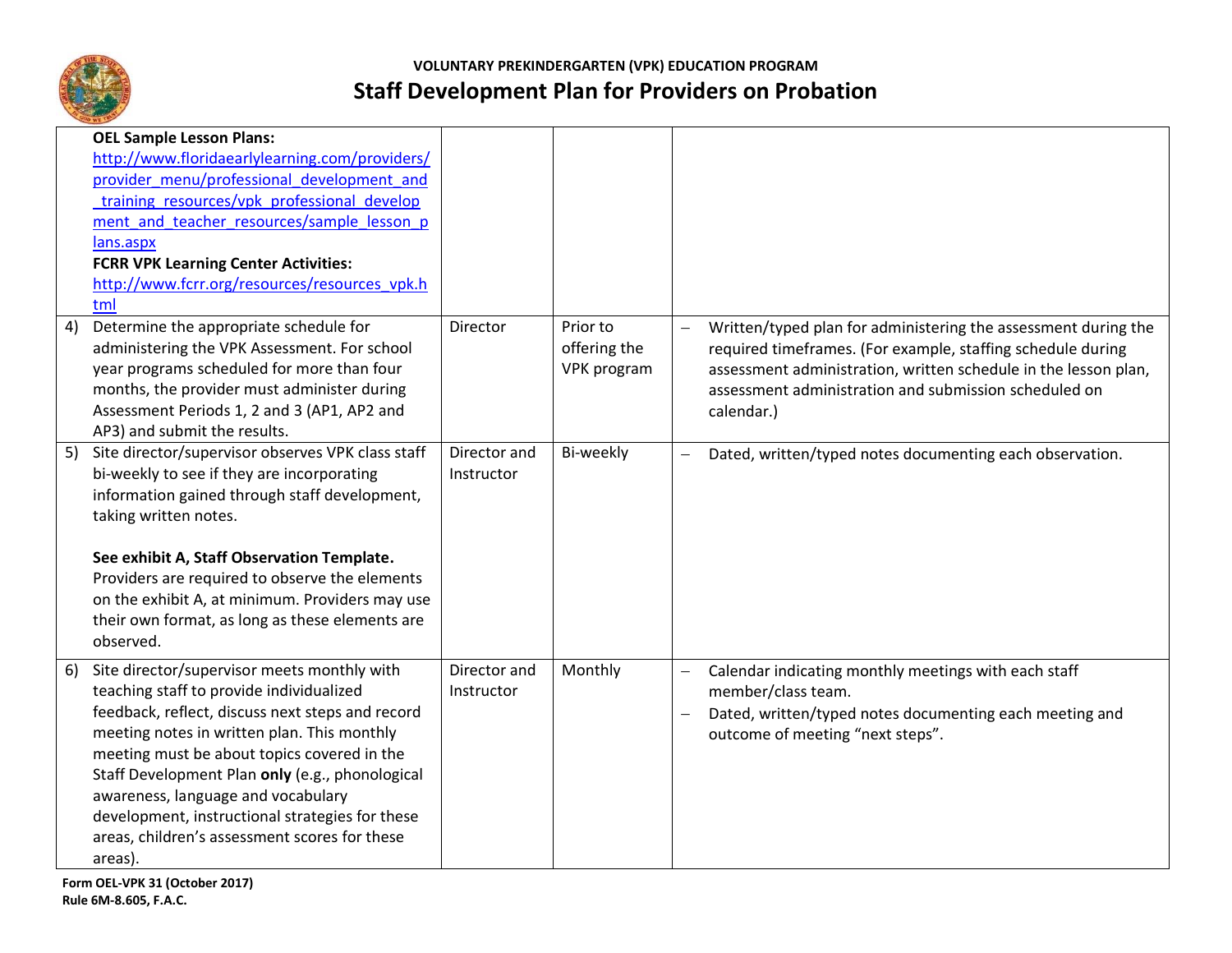

|    | See exhibit B, Monthly Feedback Template.<br>Providers may use their own format, as long as<br>the elements in the template are addressed.                                                                                                                                                                                                                                                                                                                                                                                                                                |                            |                                                                                                                |                                                                                                                                                                                                                                                         |
|----|---------------------------------------------------------------------------------------------------------------------------------------------------------------------------------------------------------------------------------------------------------------------------------------------------------------------------------------------------------------------------------------------------------------------------------------------------------------------------------------------------------------------------------------------------------------------------|----------------------------|----------------------------------------------------------------------------------------------------------------|---------------------------------------------------------------------------------------------------------------------------------------------------------------------------------------------------------------------------------------------------------|
| 7) | Site director/supervisor meets with teaching<br>staff at least once to discuss results of VPK<br>Assessment by class. Cooperatively written<br>lesson plans should be developed to link VPK<br>assessment plans with further instruction,<br>particularly in the areas of phonological<br>awareness and language<br>development/vocabulary. Children's<br>individualized needs should be addressed by the<br>plan for at least the two areas mentioned.<br>See exhibit C, Assessment Results Meeting<br><b>Template</b><br>Providers may use their own format, as long as | Director and<br>Instructor | Within 30<br>days of<br>administering<br>the VPK<br>Assessment<br>for each<br>required<br>assessment<br>period | Calendar indicating meeting(s).<br>$\overline{\phantom{m}}$<br>Printed child and classroom-level reports for the appropriate<br>assessment period.<br>Lesson plans that reflect "next steps" for teaching based upon<br>the class' VPK Assessment data. |
|    | the elements in the template are addressed.                                                                                                                                                                                                                                                                                                                                                                                                                                                                                                                               |                            |                                                                                                                |                                                                                                                                                                                                                                                         |